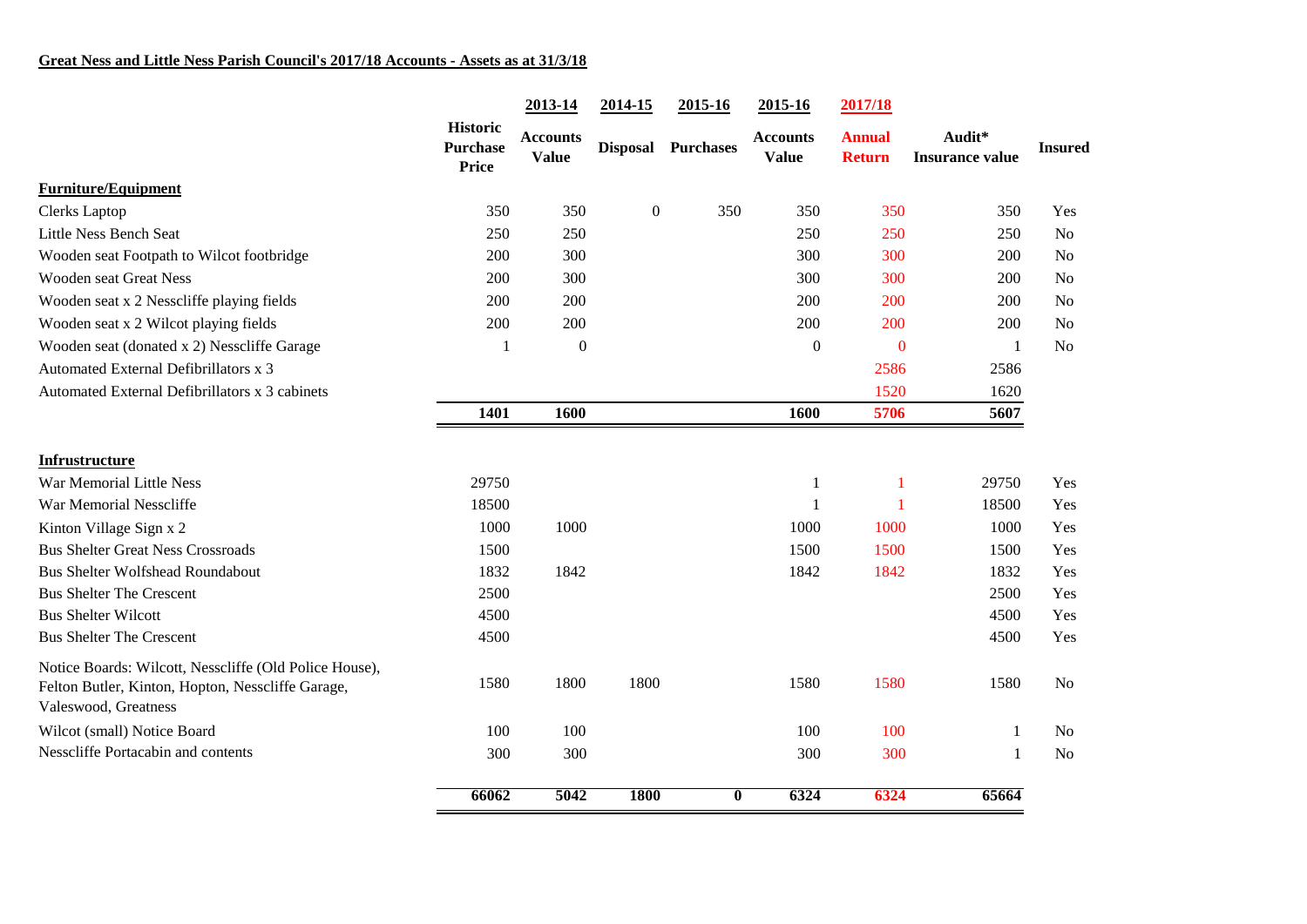|                                                                                                                                | <b>Historic</b><br><b>Purchase</b><br><b>Price</b> | 2013-14                  | 2014-15          | 2015-16          | 2015-16                         | 2017/18                        |                                  |                |
|--------------------------------------------------------------------------------------------------------------------------------|----------------------------------------------------|--------------------------|------------------|------------------|---------------------------------|--------------------------------|----------------------------------|----------------|
|                                                                                                                                |                                                    | Accounts<br><b>Value</b> | <b>Disposal</b>  | <b>Purchases</b> | <b>Accounts</b><br><b>Value</b> | <b>Annual</b><br><b>Return</b> | Audit*<br><b>Insurance value</b> | <b>Insured</b> |
| Communiuty                                                                                                                     |                                                    |                          |                  |                  |                                 |                                |                                  |                |
| Millennium Toposcope                                                                                                           | 2000                                               | $\boldsymbol{0}$         |                  |                  |                                 |                                | 2000                             | Yes            |
| Phone Box                                                                                                                      | $\mathbf{1}$                                       | $\mathbf{0}$             |                  |                  |                                 |                                | $\mathbf{1}$                     | N <sub>o</sub> |
| <b>Great Ness Pound</b>                                                                                                        | 2000                                               | $\theta$                 |                  |                  |                                 |                                | 2000                             | Yes            |
| <b>Great Ness Pump</b>                                                                                                         | 5000                                               | $\theta$                 |                  |                  |                                 |                                | 5000                             | Yes            |
| <b>Hopton Pumphouse</b>                                                                                                        | 2000                                               | $\boldsymbol{0}$         |                  |                  |                                 |                                | 2000                             | Yes            |
| <b>Nesscliffe Socer Goals</b>                                                                                                  | 500                                                | 500                      |                  |                  | 500                             | 500                            | $\mathbf{1}$                     | No             |
| <b>Wilcot Goal Posts</b>                                                                                                       | 1500                                               | 1500                     |                  |                  | 1500                            | 1500                           | 1                                | No             |
| <b>Wilcot Cradle Swing</b>                                                                                                     | 1000                                               | $\boldsymbol{0}$         |                  |                  |                                 |                                | 1                                | No             |
| <b>Wilcot Junior Swings</b>                                                                                                    | 7000                                               | $\boldsymbol{0}$         |                  |                  |                                 |                                | 1                                | No             |
| Wilcot Multiplay with overhead ladder                                                                                          | 9000                                               | $\boldsymbol{0}$         |                  |                  |                                 |                                | 1                                | No             |
| Wilcot Adventure Trail, Balance Beams, Cross chains,<br>Stepping Logs, Burma Bridge, Log Chain Walk, Wobble<br>Plank, V Bridge | 5000                                               | $\boldsymbol{0}$         |                  |                  |                                 |                                | $\mathbf{1}$                     | No             |
| Wilcot Spring Motorbike                                                                                                        | 550                                                | $\boldsymbol{0}$         |                  |                  |                                 |                                | 1                                | No             |
| <b>Wilcot Spring Bird</b>                                                                                                      | 550                                                | $\boldsymbol{0}$         |                  |                  |                                 |                                | $\mathbf{1}$                     | N <sub>o</sub> |
| Wilcot Spring Motorbike                                                                                                        | 1.00                                               | $\overline{0}$           |                  |                  |                                 |                                | $\mathbf{1}$                     | N <sub>0</sub> |
| Nesscliffe Bird                                                                                                                | 550                                                | $\overline{0}$           |                  |                  |                                 |                                | $\mathbf{1}$                     | N <sub>0</sub> |
| <b>Nesscliffe Cradle Swing</b>                                                                                                 | 1000                                               | $\boldsymbol{0}$         |                  |                  |                                 |                                | 1                                | No             |
| <b>Nesscliffe Junior Swings</b>                                                                                                | 7000                                               | $\boldsymbol{0}$         |                  |                  |                                 |                                | 1                                | No             |
| Nesscliffe Mutiplay                                                                                                            | 9000                                               | $\boldsymbol{0}$         |                  |                  |                                 |                                |                                  | No             |
|                                                                                                                                | 42651                                              | 2000                     | $\boldsymbol{0}$ | $\bf{0}$         | 2000                            | 2000                           | 11014                            |                |
|                                                                                                                                |                                                    |                          |                  |                  |                                 |                                |                                  |                |
| <b>Streetlights Queensway</b>                                                                                                  | 890                                                |                          |                  |                  | 1                               | $\mathbf{1}$                   | 890                              |                |
| Outside no.1                                                                                                                   | 890                                                |                          |                  |                  | 1                               | $\mathbf{1}$                   | 890                              |                |
| Outside no 4                                                                                                                   | 890                                                |                          |                  |                  | 1                               | 1                              | 890                              |                |
| Outside no 14/15                                                                                                               |                                                    |                          |                  |                  | 1                               | 1                              |                                  |                |
| <b>Streetlights Kingsway</b>                                                                                                   | 890                                                |                          |                  |                  | 1                               | -1                             | 890                              |                |
| On corner                                                                                                                      | 890                                                |                          |                  |                  | 1                               | 1                              | 890                              |                |
| On right hand side                                                                                                             | 890                                                |                          |                  |                  | 1                               | $\mathbf{1}$                   | 890                              |                |